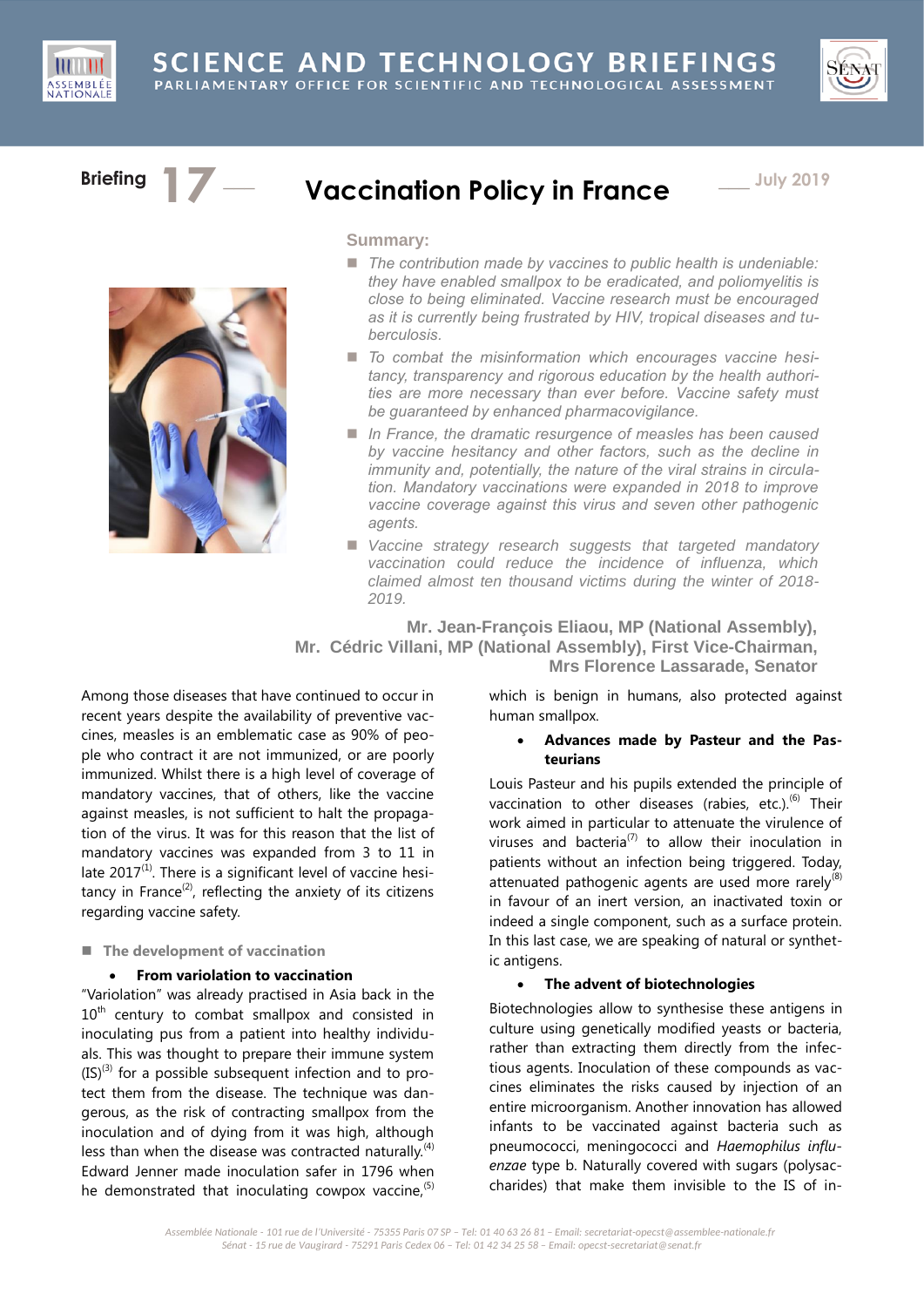$fants<sup>(9)</sup>$ , which partly explains their major role in infant mortality, the coupling of their saccharide antigens to immunogenic proteins (conjugate vaccines) $(10)$  makes it possible for them to be detected and eliminated by the  $IS<sub>.</sub>(11)$ 

#### **The contribution of adjuvants**

Inoculation of the antigen alone is not always enough to induce an immune response, without which no immune memory forms. Adjuvants are used to strengthen the immune response and therefore vaccine efficacy. Discovered in the 1920s, they were developed empirically; thus, the mechanism of action of aluminium salts, the most commonly used adjuvants, is not completely understood.<sup>(12)</sup>

**Vaccination and public health**

At the beginning of the  $19<sup>th</sup>$  century, when smallpox, cholera, tuberculosis and diphtheria were rife, life expectancy was only 30 years.<sup> $(13)$ </sup> In the next century,  $\overline{\text{improvements}}$  in hygiene conditions<sup>(14)</sup> made a reduction in the incidence of these diseases possible. The development of antibiotics, in the 1940s, and of vaccines, from the 1880s to the present day, has considerably reduced the occurrence of epidemics. Smallpox has been eradicated $(15)$  and poliomyelitis could disappear by 2023.(16)

Protection against infectious diseases by vaccination may be strictly individual - this is particularly the case with tetanus - or individual and collective. $(17)$  Collective protection (herd immunity) is based on the fact that above a certain threshold of vaccine coverage of the population, $(18)$  too few individuals contract the disease for it to circulate and trigger an epidemic. This threshold is variable: 95% for measles, which is highly contagious, but only 87% for mumps, which is less so. $^{(19)}$ Herd immunity also protects individuals with a defective  $IS^{(20)}$  or those who cannot be vaccinated ("cocooning" strategy<sup>(21)</sup> for neonates to combat whooping cough for example).

#### **Risks associated with vaccination**

As with all medicines, vaccine safety must be demonstrated in clinical trials to obtain marketing authorisation.

Vaccines are liable to cause adverse effects caused by local inflammation at the injection site or an inflammatory reaction, leading to local or systemic symptoms such as muscle pain or fever. The risk of developing a severe allergic reaction (anaphylaxis) following vaccination is between 1 in 100,000 and 1 in  $1,000,000$ <sup> $(22)$ </sup>

#### **Vaccination and autoimmune diseases**

The principle of vaccination is based on the activation of the IS, yet an overly strong immune response can itself cause an allergic reaction, even an autoimmune disease.<sup> $(23)$ </sup> A link between the anti-HPV (papillomavirus) vaccine or the anti-HBV (hepatitis B virus) vaccine and the development of multiple sclerosis has

been dismissed.<sup> $(24)$ </sup> The suspicions regarding multiple sclerosis that appeared during vaccination campaigns against HBV and HPV concerned young adults, the age group in which symptoms of the disease occur naturally. However, concomitance and causality must be clearly distinguished.<sup>(25)</sup> If HPV vaccination was practised in young children, as is now the case with the HBV vaccine, suspicions of causality would be avoided.<sup>(26)</sup>

Rare cases of narcolepsy arising after vaccination against the influenza H1N1 virus have been reported, $(27)$  but infectious diseases, such as influenza, which also recruit the IS, also increase the risk of developing autoimmune diseases, $(28)$  and in a more marked manner. A study has shown that in the United States, fewer cases of Guillain-Barré syndrome developed in individuals vaccinated against the influenza H1N1 virus in  $2009^{(29)}$  than in unvaccinated individuals.<sup>(30)</sup>

#### **Controversies associated with adjuvants**

Some scientists have suggested that the autoimmune syndromes associated with vaccines could be caused by adjuvants and have grouped them together under the term ASIA for *autoimmune syndromes induced by adjuvants.*(31) They suggest that aluminium adjuvants, because of their persistence in the organisms of some individuals, are potentially toxic to the nervous sys $tem<sup>(32)</sup>$  However their work is criticised by the scientific community, especially on account of methodological aspects.<sup>(33)</sup>

The Cochrane Collaboration,  $(34)$  which promotes a medicine based on scientific evidence, is currently carrying out a study on the safety of adjuvants based on aluminium salts used in vaccines, analysing all the clinical studies that compare subjects receiving a vaccine with and without an adjuvant. $(35)$ 

**The origins of vaccine hesitancy** 

There is currently a high level of scepticism towards vaccines in France. $(36)$  There are multiple reasons for this distrust, some of which lie in the controversies associated with the risks posed by vaccines, whether proven or not, and their wide dissemination. $(37)$  In 2016, an international study showed that France was the European country with the highest level of suspicion with regard to vaccine safety. $(38)$ 

# **The perception of risks**

Some risks associated with vaccination are real but very rare and must be assessed in the light of its benefits. During the period of variolation  $(18<sup>th</sup>$  century), mathematician Daniel Bernoulli put forward a theory of the benefit-risk ratio, justifying the procedure.<sup>(39)</sup>

Currently, vaccination is the "victim of its own success": diseases that can be avoided by vaccination have become very uncommon, which contributes to the poor benefit-risk ratio evaluation. The perception of the importance of vaccines for health is therefore distorted, which can lead some people to defend the preference for natural immunity, a belief in the importance of certain diseases in building and strength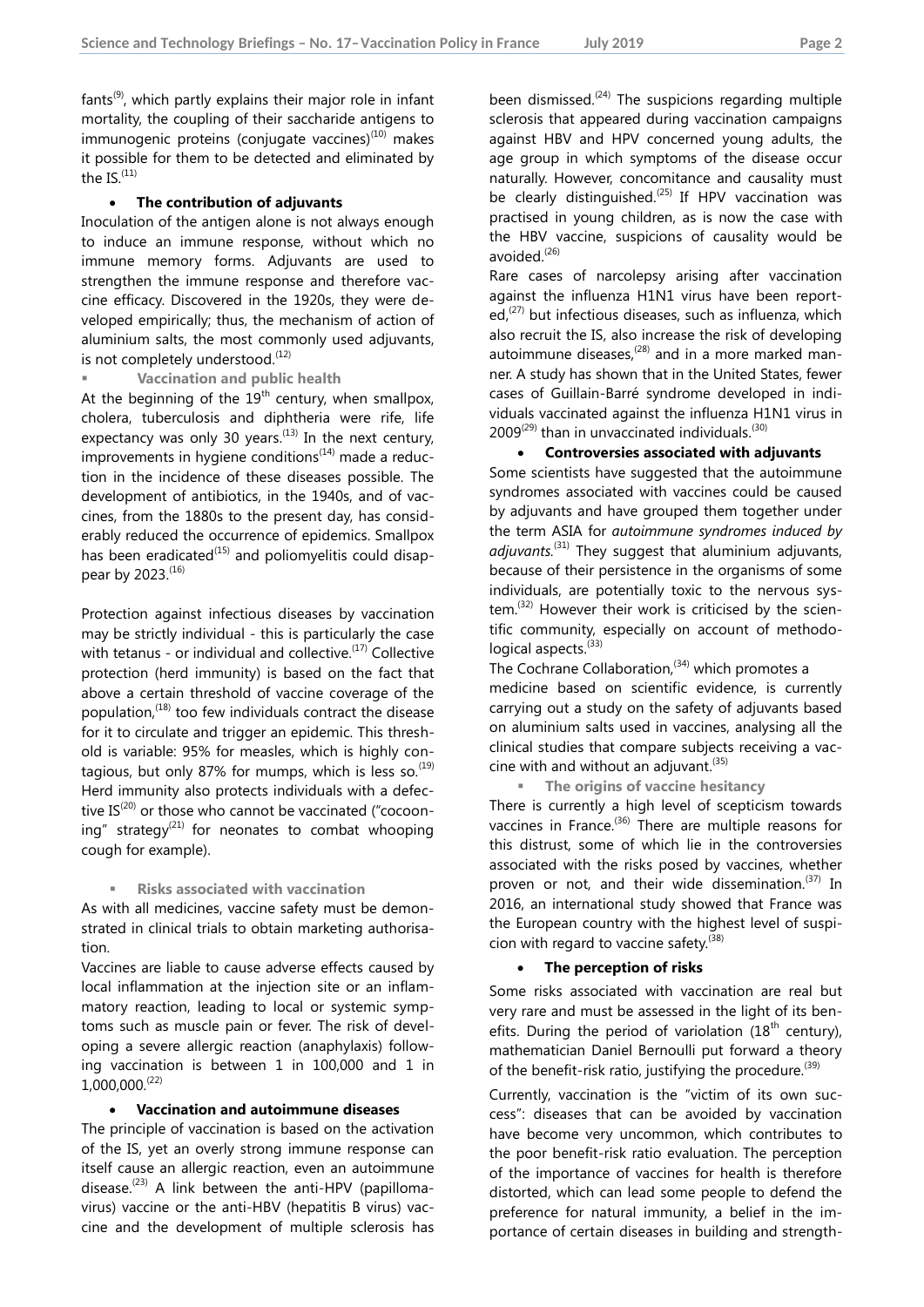ening the IS, or the idea that good hygiene is sufficiently preventive.<sup>(40)</sup>

In addition, the risks to be compared – of contracting avoidable diseases and of being the victim of adverse effects – are not symmetrical, as active risk-taking (vaccination) is psychologically more difficult than passive exposure to risks (non-vaccination). bid Moreover, there is still a persisting "fear of needles". $(41)$ 

The management of controversies by the public authorities has also played a role in vaccine hesitancy: the sudden termination of the vaccination campaign against hepatitis B in 1998, following unproven suspicions, may have been perceived as "an admission that the vaccine was dangerous". $(42)$  More generally, the pro-vaccine message of governments does not convince individuals who are hesitating, if it does not answer their questions adequately. $(43)$ 

# **Information**

Generally, citizens consider themselves poorly informed on the subject of vaccines.<sup> $(44)$ </sup> According to some studies, individuals who refuse to be vaccinated look elsewhere for information.<sup>(45)</sup> The question of information and misinformation appears paramount as the "anti-vaccine" arguments circulated via social media can influence the decision of whether or not to get vaccinated.(46) Several social networks, after becoming aware that they represented platforms for misinformation, made a commitment to delete "antivaccine" content.<sup>(47)</sup>

# **The medical profession and the pharmaceutical industry**

The reluctance of a fraction of the medical profes $sion<sup>(48)</sup>$  contributes to vaccine hesitancy as the opinion of a health professional is a determining factor.<sup> $(49)$ </sup> There is also mistrust of the pharmaceutical industry. The recurrent supply problems that translate into vaccine shortages<sup> $(50)$ </sup> and the high price of new vac $cines$ <sup> $(51)$ </sup> are pointed out as problems. Laboratories chose to offer some vaccines only in combined form before the expansion of mandatory vaccination, meaning that inoculation of just the mandatory vaccines was not possible.<sup>(52)</sup>

# **The imposed nature of vaccination**

Citizens have long distrusted medical procedures which are imposed upon them, a distrust which appeared when the proposed Liouville law suggested making vaccination against smallpox mandatory in France at the end of the  $19^{th}$  century.<sup>(53)</sup>

**Expansion of mandatory vaccination**

At the end of 2017, scientists, doctors and sociologists were divided on the expansion of mandatory vaccination: some were critical, fearing radicalisation of the anti-vaccine position,  $(54)$  whilst others, the vast majority, lauded the decision.<sup>(55)</sup>

The legislative decision<sup>(56)</sup> to temporarily expand<sup>(57)</sup> mandatory vaccination to eight additional vaccines<sup>(1)</sup> clarified the doubts surrounding the "recommended" status of the other vaccines, regarding which the French Court of Auditors had issued a warning.<sup>(58)</sup> This difference in status appeared all the less legitimate as the eight infectious agents against which the new mandatory vaccines provide protection are responsible for more cases than diphtheria, poliomyelitis and tetanus, the only diseases for which vaccination was mandatory until 2018.

Taking up the question that mandatory vaccination represents an impediment to individual liberty, the Conseil Constitutionnel stated in 2015 that collective protection took precedence.<sup>(59)</sup> In this respect, the law stipulates that an unvaccinated child cannot join a community infrastructure (crèche, school).<sup>(60)</sup>

One year after the expansion of mandatory vaccination, the results appeared positive: coverage of some vaccines has improved (even in children not affected by the obligation), as has the opinion of parents with regard to vaccination. $(61)$  The frequency of adverse effects has not increased in comparison with the 2012-2017 period.<sup>(62)</sup>

**New issues around vaccines**

# **Scientific advances in support of the choice of vaccine strategy**

Depending on the danger level, the contagiousness and the probability of disease resurgence, vaccination strategy specifies which vaccines must be produced, the vaccine schedule, and the public targeted.

In the case of influenza, France prioritises both individual protection by vaccinating the elderly and those with a chronic disease, and collective protection *via*  the vaccination of healthcare staff. Other countries recommend vaccination of children $(63)$  as they represent the main focus of influenza transmission; the efficacy of this strategy has been demonstrated. $(64)$ 

To halt propagation of the HPV virus, the logic of herd immunity supposes that not only girls but also boys should be vaccinated. This would confer individual protection on men who can also develop cancers caused by this type of virus.<sup>(65)</sup>

In the 2000s, the problem of the heterogeneity of the immune response within the population following vaccination was raised. The vaccine against influenza, for example is thought to be less effective in obese individuals.<sup>(66)</sup> There could also be a sex-related heterogeneity $^{(67)}$  and it was shown that latent infections could also modulate the immune response to other microorganisms.(68) The intensity of the post-vaccine immune response could depend on genetic factors.<sup>(69)</sup> Moreover, some studies suggest that autoimmune diseases could also depend on genetic susceptibilities specific to each individual.<sup> $(70)$ </sup> If they were corroborated, these differences would highlight the limits of a system designed for the largest number of people and in the long term, would raise the question of the personalisation of vaccine strategy.<sup>(71)</sup>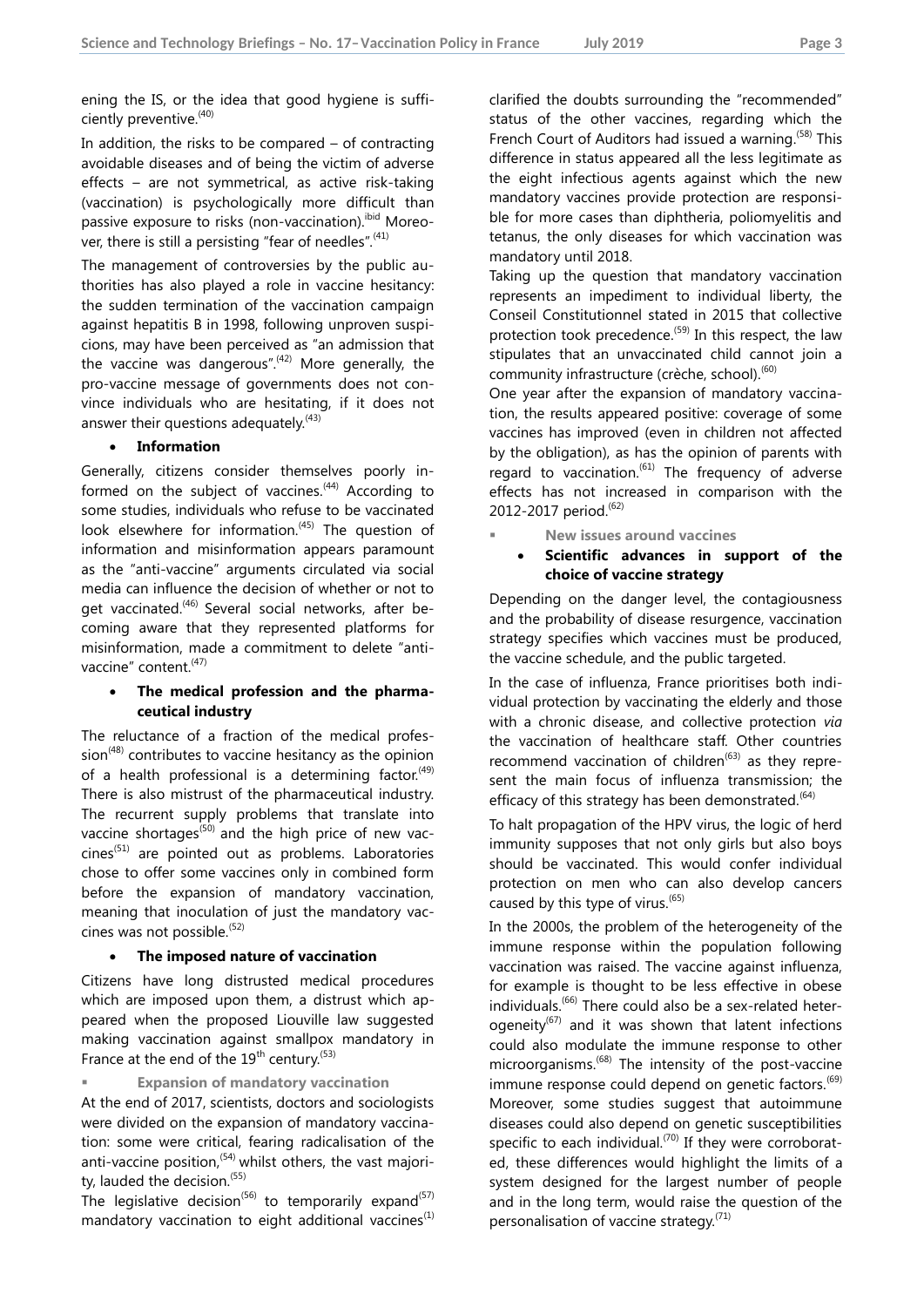### **Resistance to antibiotics**

Resistance to antibiotics is tending to increase all over the world, with the risk that we may find ourselves with no therapeutic solution for some bacterial infections. In this context, vaccination is a tool to prevent infections and to limit the prescription of antibiotics and the appearance of resistance.<sup> $(72)$ </sup>

#### **The challenges of vaccinology research**

New types of adjuvants are in development and some are already used, such as molecules similar to bacterial antigens, capable of triggering an immune response. $^{(73)}$  However, these new adjuvants do not display as good a benefit-risk ratio as aluminium adjuvants.<sup> $(74)$ </sup> They could however represent a solution to the poor response to vaccines by the senescent immune system in elderly individuals.<sup>(75)</sup>

Some infectious agents, such as the dengue virus and the influenza virus, cause a complex response to the vaccine, particularly because of the existence of significant genetic variability between the circulating strains, which represents a research challenge for the development of a universal vaccine<sup> $(76)$ </sup> and in public health. There is thus no totally satisfactory vaccine solution for dengue fever<sup> $(77)$ </sup>, tuberculosis or influenza, as the vaccine is only effective for one season and only against four strains.(78) Research is in progress to develop a vaccine against HIV and malaria, $(79)$  for which there is a manifest need.

Finally, all the factors contributing to the propagation of diseases, such as the participation of children in communities at a very young age, must be taken into consideration in establishing the vaccine strategy $^{(80)}$ .

**Conclusions and recommendations**

Certain measures could help to improve public health strategy and reduce the reluctance of citizens with regard to vaccines.

#### **Instituting an annual evaluation of vaccine policy**

The continuous monitoring of threats posed by infectious diseases and scientific advances should result in the optimisation and adjustment of vaccination strategy.<sup>(81)</sup> In the absence of a schedule established by the authorities to re-examine obligations relative to vaccination, vaccine strategy could be reevaluated annually by an independent health authority.<sup> $(82)$ </sup> This would be the opportunity for collaboration with pharmaceutical laboratories and the WHO to develop/improve certain vaccines,(83) when appropriate.**Studying the relevance of new obligations and expanding reimbursement**

The efficacy of the vaccination of children against influenza that has been observed in other countries would justify the examination of its benefits. The mandatory vaccination of medical and paramedical staff against influenza could be reinstated, $(84)$  and this could be extended to measles and whooping cough, according to a recent opinion of the Académie Nationale de Pharmacie.(85) Anti-HPV vaccination should be reimbursed by social security for boys also. $(86)$ 

# **Strengthening pharmacovigilance**

As there is only low-level reporting of the adverse effects that follow injection of vaccines, the monitoring system, which is based on declarations by doctors and patients, should be strengthened to detect all adverse effects,  $(87)$  for example with active monitoring by the health authorities of large cohorts of vaccinated patients.<sup>(88)</sup>

### **Increasing transparency**

As a known risk is better accepted than a doubt associated with a supposed danger, $(89)$  the health authorities should adopt a clear, transparent, and educational discourse. The Académie Nationale de Médecine has demanded a higher level of transparency and communication from the health

Authorities.<sup>(90)</sup> Learned European societies have proposed that the non-optimal nature of some vaccines, in terms of efficacy and safety, should be recognised.(91) An educational initiative on the benefits of vaccination is still necessary for a more accurate estimation of the benefit-risk ratio.

#### **Improving monitoring**

For better monitoring of vaccinations, a digital vaccination record could be instituted, as recommended by the Citizen Consultation on Vaccination.<sup>(92)</sup> In view of the removal of the criminal sanction stipulated for refusing vaccination, it is important that the vaccine status of a child can be verified when they join a crèche or a school, so as to not endanger children who cannot be vaccinated for medical reasons. *The OPECST websites:*

*<http://www.assemblee-nationale.fr/commissions/opecst-index.asp> <http://www.senat.fr/opecst/>*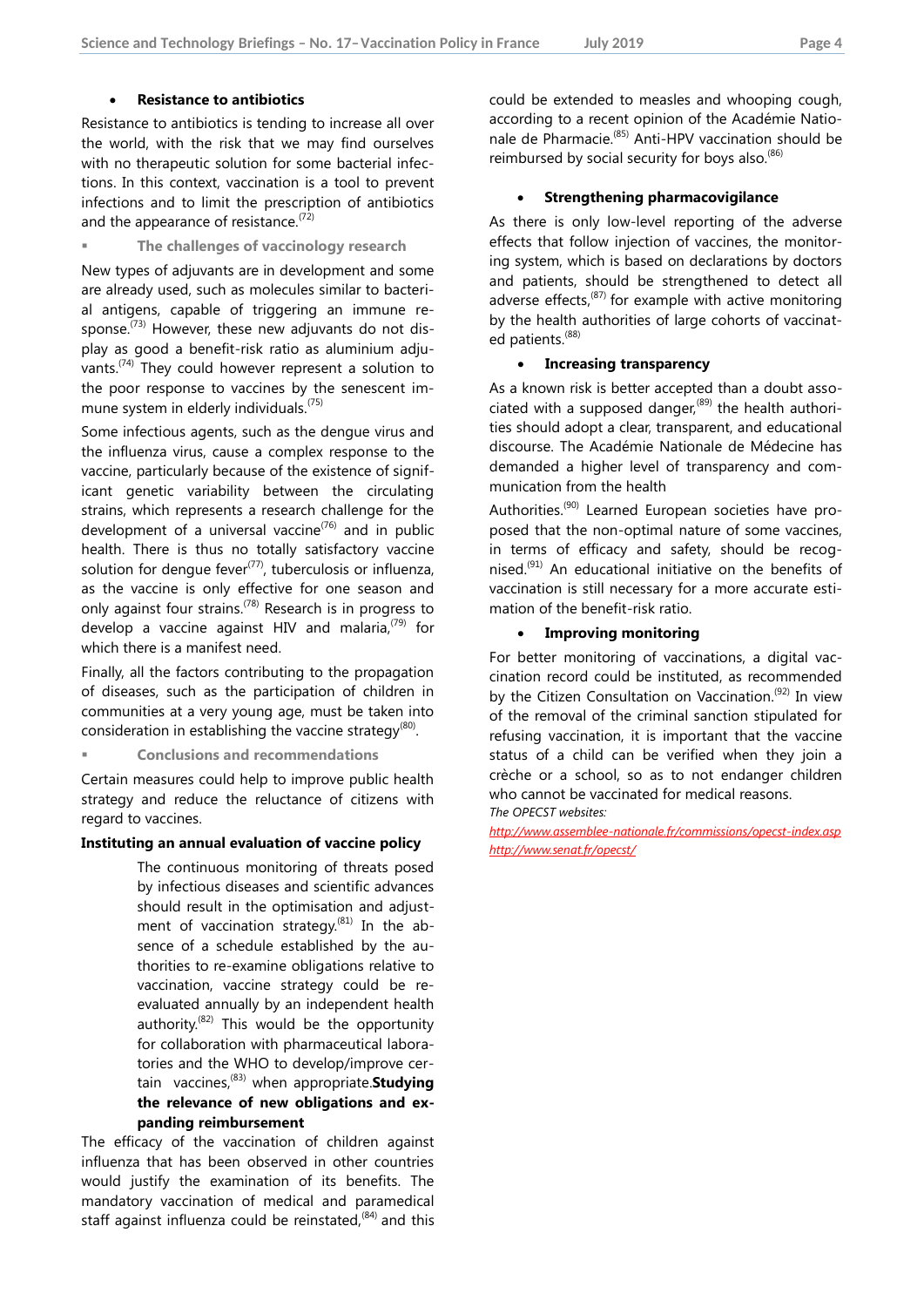# *Experts consulted*

*– Mme Sophie Ugolini, Inserm Research Director, Centre d'Immunologie de Marseille-Luminy (CIML), member of the Office Scientific Council*

\_\_\_\_\_\_\_\_\_\_\_\_\_\_\_\_\_\_\_\_\_\_\_\_\_\_\_\_\_\_\_\_\_\_\_\_\_\_\_\_\_\_\_\_\_\_\_\_\_\_\_\_\_\_\_\_\_\_\_\_\_\_\_\_\_\_\_\_\_\_\_\_\_\_\_\_\_\_\_\_\_\_\_\_\_\_\_\_\_\_\_\_\_\_\_\_\_\_\_\_\_\_\_\_\_\_\_\_\_\_\_\_\_\_\_\_\_\_\_\_\_\_\_\_

*– Mme Eve Dubé, Researcher in Anthropology at the Research Centre of Quebec University Hospital - Laval University, and in the Scientific Immunisation Group of the National Public Health Institute of Quebec*

*– M. Alain Fischer, Professor of Paediatric Immunology and Researcher, Inserm and Pasteur Institute, Member of the Académie Nationale de Médecine, Chairman of the Steering Committee of the Citizen Consultation on Vaccination*

*– M. Romain Gherardi, University Professor and Specialist in the Neuromuscular System, Researcher at the Mondor Institute of Biomedical Research (IMRB), Inserm, Henri Mondor University Hospital (Créteil)*

*– M. Eric Jeziorski, Paediatrician at Montpellier University Hospital, Head of the General Paediatrics, Infectiology and Clinical Immunology team*

*– Mme Odile Launay, Professor of Infectious and Tropical Diseases, Coordinator of the Centre d'Investigation Clinique en Vaccinologie Cochin-Pasteur (Inserm), Coordinator of the I-REIVAC network and former Vice President of the Technical Committee on Vaccinations of the Haut Conseil de Santé Publique*

*– M. Jean-Daniel Lelièvre, Professor, Specialist in Immunology, Head of Department at Henri Mondor University Hospital (Créteil), Researcher at the Mondor Institute of Biomedical Research (IMRB), Inserm, Member of the Technical Committee on Vaccinations of the HAS and of the WHO Immunization and Vaccines Related Implementation Research Advisory Committee (IVIR-AC)*

*– M. Daniel Lévy-Bruhl, Medical Epidemiologist, Head of Unit, Infectious Diseases Department, Santé Publique France agency*

*– M. Didier Raoult, University Professor and Director of the Mediterranean University Hospital Infection Institute (Marseille)*

*– M. Jocelyn Raude, Social Psychologist, Lecturer at the École des Hautes Etudes en Santé Publique (EHESP), Researcher in the Emerging Viral Diseases Unit (Aix-Marseille University – IRD 190 – Inserm 1207 – Mediterranean University Hospital Infection Institute)*

*– M. Jean Sarlangue, Referring Paediatrician in Infectiology at Bordeaux Children's Hospital*

*– M. Yehuda Shoenfeld, Professor at Tel-Aviv University (Israel), Zabludowicz Center for Autoimmune Diseases*

*– M. Pierre Verger, Director of the Observatoire Régional de la Santé PACA, Researcher in the mixed research unit VITROME "Vectors – Tropical and Mediterranean Infections", IRD, Aix-Marseille University (Marseille), member of the I-REIVAC network (network of excellence for clinical research in vaccinology)*

*\* NB: The individuals consulted, in some cases, expressed opinions that diverged from one or more aspects of the briefing.*

*Scientific coordination by Mme Mathilde Lecompte, Scientific Advisor*

*Reference works consulted:*

*– "Immunisés? Un nouveau regard sur les vaccins", L. Barnéoud, Premier Parallèle*

*– "Le guide des vaccins", Science & Vie, special article No. 77, December 2016*

*– "Les vaccinations" Actualité et dossier en santé publique No. 71, June 2010*

#### *References*

(1) In addition to vaccines against diphtheria, tetanus and poliomyelitis which were already mandatory, children born from 1st January 2018 must be vaccinated against measles, mumps, rubella, whooping cough, hepatitis B, meningococcal, pneumococcal and *Haemophilus influenzae* type b infections.

(2) See the Citizen Consultation on Vaccination of 2016, chaired by Prof Alain Fischer and Mme Claude Rambaud, commissioned by the Minister of Social Affairs and Health.

(3) The immune system (IS) acts particularly via antibodies, whose role is to recognise pathogenic agents capable of triggering an infection – viruses, bacteria or parasites – and to neutralise them. An infection activates a memory: the antibodies which specifically recognise the pathogen will be available in sufficient quantity to neutralise it if it reappears; vaccination is based on this principle.

(4) The risk of dying from smallpox after variolation was between 1/50 and 1/250; nevertheless it remained lower than that of contracting smallpox naturally and dying of it (1/5). Statement by Dr Françoise Salvadori, on France Culture (programme The Scientific Method, on 28 March 2019).

(5) *Variolæ vaccinæ*, from which the term vaccine is derived.

(6) Pasteur also developed vaccines against animal diseases such as chicken cholera, anthrax and swine erysipelas.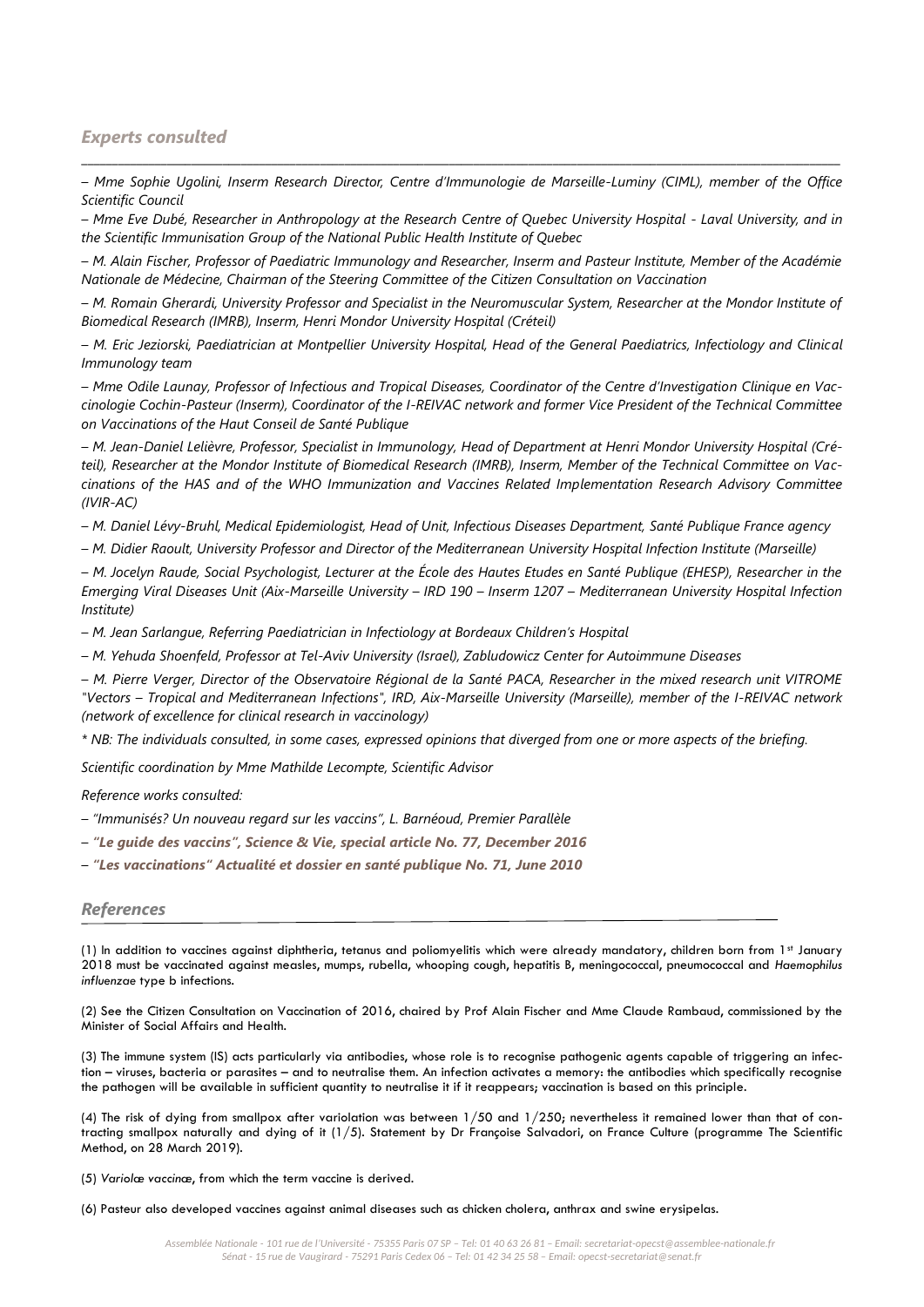(7) The attenuation is produced by heating (denaturing), culture under non-optimal conditions (exposure to oxygen in the air) or dilution.

(8) Excluding vaccines against measles, mumps and rubella, which are the only mandatory vaccines that are attenuated.

(9) Polysaccharides are complex sugars. They are recognised by the immune system via B lymphocytes, which are immature in infants.

(10) The polysaccharides are conjugated to immunogenic proteins, that are exogenous and capable of being recognised by the immune system as they are detected by other cells, the T lymphocytes; inactivated versions (anatoxin) of the tetanus toxin or the diphtheria toxin are classically used. Pichichero (2013). "Protein carriers of conjugate vaccines." *Hum. Vaccin. Immunother*. 9, 2505–2523.

(11) De Gregorio *et al*. (2014). "From empiricism to rational design: a personal perspective of the evolution of vaccine development". *Nature Reviews Immunology* 14, 505–514.

(12) The adsorption of antigens onto aluminium salts, that is the binding of antigens on the surface of particles of aluminium salts, is thought to increase the efficacy of immunisation by improving the handling of antigens by immune system cells. De Gregorio *et al*. (2014). "From empiricism to rational design: a personal perspective of the evolution of vaccine development". *Nature Reviews Immunology* 14, 505–514.

(13) INED website consulted on 3 April 2019: [https://www.ined.fr/fr/tout-savoir-population/graphiques-cartes/graphiques](https://www.ined.fr/fr/tout-savoir-population/graphiques-cartes/graphiques-interpretes/esperance-vie-france/)[interpretes/esperance-vie-france/.](https://www.ined.fr/fr/tout-savoir-population/graphiques-cartes/graphiques-interpretes/esperance-vie-france/)

(14) The improvements in hygiene conditions consisted in the disposal of waste water (the "faecal peril" being a major source of infection) and in access to healthy food, water and housing.

(15) Greenwood (2014). "The contribution of vaccination to global health: past, present and future." *Philosophical Transactions of the Royal Society B: Biological Sciences* 369, 20130433. And statement by Prof Arnaud Fontanet, on France Culture (programme The Scientific Method on 8 February 2019). Life expectancy almost doubled during the 20th century(13).

(16) The WHO counted only around thirty cases of poliomyelitis in 2018. Joint declaration of the Committees of the WHO Global Polio Eradication Initiative, in January 2019: [http://polioeradication.org/news-post/to-succeed-by-2023-extraordinary-joint-statement-to](http://polioeradication.org/news-post/to-succeed-by-2023-extraordinary-joint-statement-to-polio-eradicators/)[polio-eradicators/](http://polioeradication.org/news-post/to-succeed-by-2023-extraordinary-joint-statement-to-polio-eradicators/) consulted 19 February 2019.

(17) Of the mandatory vaccines, only the anti-tetanus vaccine offers just individual protection as the disease is not transmitted from one individual to another. Tetanus is in fact caused by a microorganism present in the soil which is impossible to eradicate. Vaccines against yellow fever and tick-borne encephalitis and to a lesser extent, dengue fever, do not provide "herd immunity" protection as wild animals also harbour the infectious agent.

(18) Vaccine coverage is the percentage of individuals vaccinated in a population.

(19) On average, an individual who has contracted measles infects 16 others, while someone with mumps infects 8. Santé Publique France. (2017). *Vaccination: la protection collective - Dossier pédagogique*.

(20) Immunodeficiency affects frail individuals (infants, the elderly) and may be the consequence of a disease (leukaemia, HIV infection, etc.).

(21) The "cocooning" strategy consists in vaccinating the parents of a neonate against whooping cough or against measles, to protect the infant who cannot yet be vaccinated and for whom the disease is dangerous. The "cocooning" strategy also applies to immunosuppressed individuals. Vaccination against rubella has an almost solely collective, not individual objective: the virus is benign in adults but can cause severe damage to the developing foetus.

(22) Radice *et al*. (2019). "Allergic reactions after vaccination: translating guidelines into clinical practice*." Eur. Ann. Allergy. Clin. Immunol*. 51, 51–61.

(23) An autoimmune disease is a disorder of the immune system, characterised by the erroneous recognition of cells of the organism as elements to be attacked.

(24) Report of the ANSM. "*Vaccins anti-HPV et risque de maladies auto-immunes: étude pharmacoépidémiologique*" 2 September 2015 and Mailand *et al*. (2017). "Vaccines and multiple sclerosis: a systematic review." *J. Neurol*. 264, 1035–1050.

(25) Genovese *et al.* (2018). "HPV vaccine and autoimmune diseases: systematic review and meta-analysis of the literature" *J. Prev. Med. Hyg*. 59, E194–E199.

(26) However, currently, the vaccines Cervarix® and Gardasil9® only have an indication for subjects over nine years of age. Further, there is little long-term data on the efficacy of the vaccine. A meta-analysis by the Cochrane Institute showed a reduction in the incidence of precancerous lesions of the uterine cervix in young women: Arbyn *et al*. (2018). Prophylactic vaccination against human papillomaviruses to prevent cervical cancer and its precursors. *Cochrane Database of Systematic Reviews.*

(27) Among the proven risks of autoimmune disease, it was shown that the vaccine against type A influenza Pandemrix® could cause narcolepsy via an autoimmune mechanism. In some people, the antibodies produced following vaccination also recognise the receptors for orexin (the waking hormone), preventing its detection by the system that maintains the awake state, in the brain. Information review from the ANSM: "*Vaccins pandémiques grippe A (H1N1) et narcolepsie: Résultats de l'étude européenne et de l'étude cas-témoins française*" and Ahmed *et al*. (2015). "Antibodies to influenza nucleoprotein cross-react with human hypocretin receptor 2." *Science Translational Medicine* 7, 294.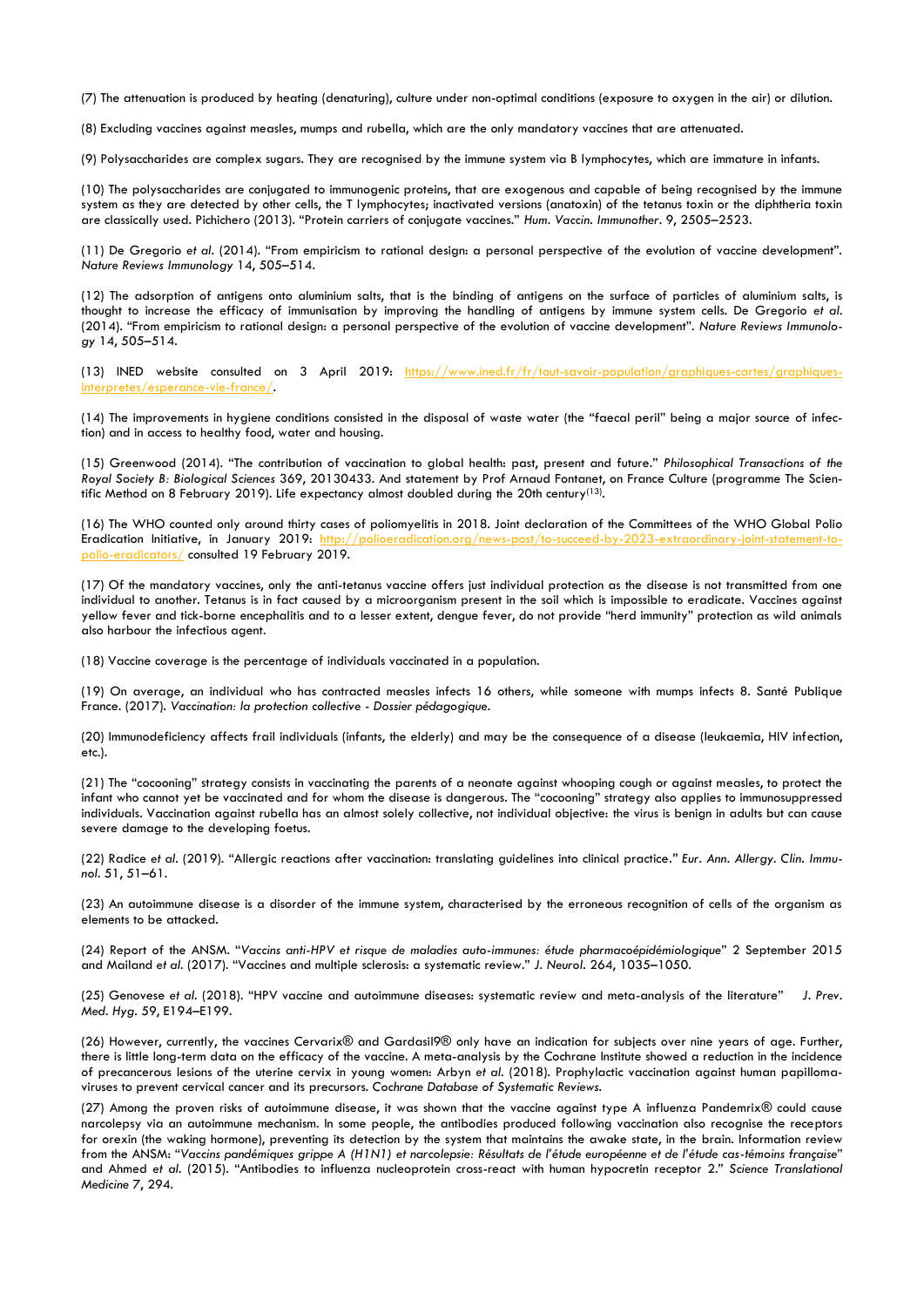A French pharmacoepidemiological study in 2015 showed that the anti-HPV vaccine quadrupled the possibility of developing Guillain-Barré syndrome, which however was not shown in the studies which followed. Report by the ANSM. *"Vaccins anti-HPV et risque de maladies auto-immunes: étude pharmacoépidémiologique*." 2 September 2015. Mouchet *et al*. (2018). Human papillomavirus vaccine and demyelinating diseases - A systematic review and meta-analysis. *Pharmacological Research* 132, 108–118; Andrews *et al*. (2017). No increased risk of Guillain-Barré syndrome after human papilloma virus vaccine: A self-controlled case-series study in England. *Vaccine* 35, 1729–1732; Angelo *et al.* (2014)*.* Pooled analysis of large and long-term safety data from the human papillomavirus-16/18- AS04-adjuvanted vaccine clinical trial programme. *Pharmacoepidemiology and Drug Safety* 23, 466–479; Grimaldi-Bensouda *et al. (2017*). Risk of autoimmune diseases and human papilloma virus (HPV) vaccines: Six years of case-referent surveillance. *Journal of Autoimmunity* 79, 84–90.

(28) This is particularly the case with autoimmune thrombocytopenia (a decrease in the quantity of platelets in the blood): the risk of developing the condition following measles is six times higher than that of developing it after a vaccination against measles. Wraith *et al*. (2003). "Vaccination and autoimmune disease: what is the evidence?" *The Lancet* 362, 1659–1666.

Several infections, such as *Campylobacter jejuni*, *Haemophilus influenzae* infections, or those caused by the influenza, dengue fever or Zika viruses can also increase the probability of developing Guillain-Barré syndrome. Willison *et al*. (2016). "Guillain-Barré syndrome." *The Lancet* 388, 717–727; Cao-Lormeau *et al*. (2016). "Guillain-Barré Syndrome outbreak associated with Zika virus infection in French Polynesia: a case-control study." *The Lancet* 387, 1531–1539; Carod-Artal *et al*. (2013). "Neurological complications of dengue virus infection." *The Lancet Neurology* 12, 906–919; Mori *et al*. (2000). Haemophilus influenzae infection and Guillain–Barré syndrome. *Brain* 123, 2171–2178.

(29) Guillain-Barré syndrome is characterized by peripheral nerve damage of autoimmune origin: the myelin sheath that covers the nerves is attacked by the immune system, causing symptoms of variable intensity, ranging from simple pins and needles to paralysis of a limb. This syndrome is frequently preceded by an infection. In the vast majority of cases the outcome is favourable without neurological sequelae (90 to 100% of cases in children and adolescents).

(30) Vellozzi *et al*. (2014). Cumulative Risk of Guillain–Barré Syndrome Among Vaccinated and Unvaccinated Populations During the 2009 H1N1 Influenza Pandemic. *Am J Public Health* 104, 696–701.

(31) The term ASIA encompasses symptoms such as chronic fatigue, muscle and joint pain, as well as neurological symptoms such as fever and demyelinating diseases, such as multiple sclerosis, which consists of an attack by the immune system on the myelin sheath that protects neurones. Watad *et al.* (2018). "The autoimmune/inflammatory syndrome induced by adjuvants (ASIA)/Shoenfeld's syndrome: descriptive analysis of 300 patients from the international ASIA syndrome registry." *Clin. Rheumatol.* 37, 483–493*.* These theories are defended at international level, notably by Prof Shoenfeld in Israel, Prof Exley in the United Kingdom and Prof Shaw in Canada.

(32) The persistence of aluminium particles may be observed several years after vaccination, depending on the profiles. Prof Romain Gherardi, of Henri Mondor Hospital in Créteil, was heard by the Office at a public hearing "*Les adjuvants vaccinaux: une question controversée*" on 29 January 2015. Several studies by the "Neuromuscular system biology" team at Henri Mondor Hospital, state this point of view: Khan *et al*. (2013). "Slow CCL2-dependent translocation of biopersistent particles from muscle to brain*." BMC Medicine* 11, 99; Gherardi *et al*. (2015). "Biopersistence and brain translocation of aluminum adjuvants of vaccines." *Front. Neurol*. 6, 4; Crépeaux *et al.* (2017). "Non-linear dose-response of aluminium hydroxide adjuvant particles: selective low dose neurotoxicity." *Toxicology* 375:48-57; Crépeaux *et al*. (2018). "ASIA, chronic fatigue syndrome, and selective low dose neurotoxicity of aluminum adjuvants." *J. Allergy Clin. Immunol. Pract*. 6, 707 Masson et al. (2018) "Critical analysis of reference studies on the toxicokinetics of aluminum-based adjuvants." *J Inorg Biochem* 181:87–95 and Gherardi *et al*. (2019). Myalgia and chronic fatigue syndrome following immunization: macrophagic myofasciitis and animal studies support linkage to aluminum adjuvant persistency and diffusion in the immune system. *Autoimmun Rev*. Note: it is known that aluminium is a neurotoxin, but at doses much higher than those received via vaccines.

(33) The studies carried out were case studies, that is a description of the symptoms of individuals suffering from a pathology, compared to a control group. This type of study does not allow an estimation of the incidence of the disease in the general population, unlike a cohort study. In 2013, a report by the Haut Conseil de la Santé Publique "*Aluminium et vaccins*" examined the studies published on the potential toxicity of aluminium adjuvants as well as the knowledge available on the macrophagic myofasciitis syndrome. The HCSP judged that there was not sufficient evidence to reach a decision on the toxicity of aluminium adjuvants, pointing out in particular the epidemiological inconsistency of macrophagic myofasciitis syndrome: "Why is a disease for which more than 1,000 patients were identified in a few years in France so rare in other countries? But all the same it called for more research to assess this possible toxicity. "The most recent step aims to demonstrate the mode of migration and penetration of aluminium into the brain by the "Trojan horse" mechanism, involving monocytes which are thought to phagocytose the aluminium nanoparticles and to transport them into various organs including the brain, by taking them across the blood brain barrier. These hypotheses are based on an experimental study in mice which requires confirmation". The "Neuromuscular system biology" team of Henri Mondor Hospital subsequently developed a new technique for detecting aluminium particles (Eidi *et al*. (2015). Fluorescent nanodiamonds as a relevant tag for the assessment of alum adjuvant particle biodisposition. *BMC Med* 13, 144) and observed behavioural effects in mice associated with the injection of low doses of aluminium (Crépeaux *et al*. (2017). Non-linear dose-response of aluminium hydroxide adjuvant particles: Selective low dose neurotoxicity. *Toxicology* 375, 48–57).

No consensus has been reached to date regarding the recognition or refutation of the existence of the ASIA syndrome and the causal link between macrophagic myofasciitis and neurological symptoms as in chronic fatigue syndrome has not been demonstrated in humans. The question of the safety of aluminium adjuvants in vaccines is debated vigorously in the scientific community (read, on one side: Hawkes *et al*, 2015; Ameratunga *et al*, 2017; Hawkes *et al*, 2017; on the other: Blasco, 2018; Crépeaux *et al*, 2018 a et b; Gherardi *et al*, 2019), and is the subject of regular accusations of conflicts of interest. On this subject, Prof Yehuda Shoenfeld was also heard by the Office on 20 January 2015 and bemoaned being the subject of non-scientific criticisms (Bragazzi *et al*. (2017). Debate on vaccines and autoimmunity: Do not attack the author, yet discuss it methodologically. *Vaccine* 35, 5522–5526).

Hawkes *et al*. (2017). "Response to: HPV vaccine and autoimmunity incidence of new-onset autoimmune disease in girls and women with pre-existing autoimmune disease after quadrivalent human papillomavirus vaccination: a cohort study." *J. Intern. Med.* 281, 530–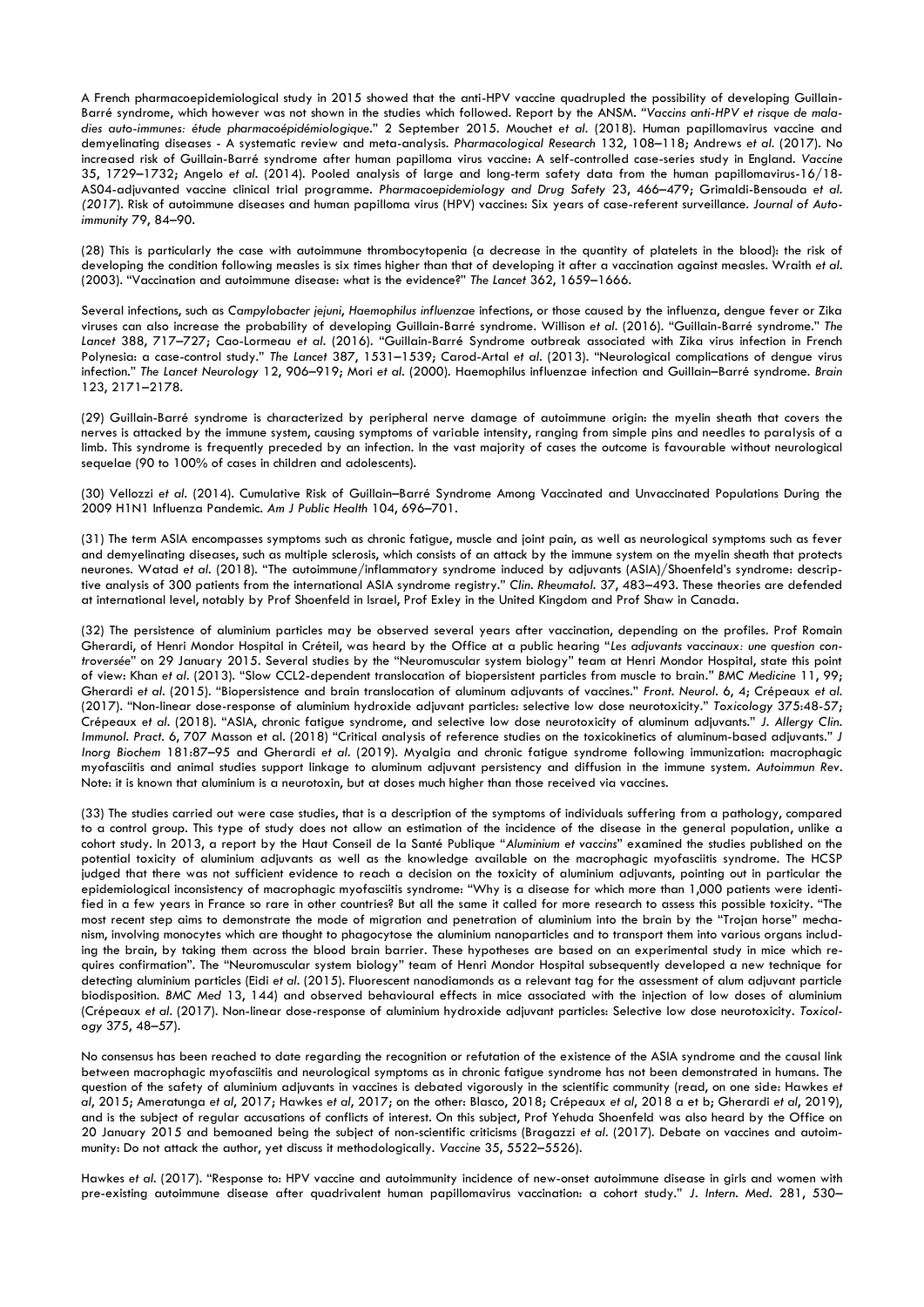531Ameratunga *et al.* (2017). "Evidence Refuting the Existence of Autoimmune/Autoinflammatory Syndrome Induced by Adjuvants (ASIA)." *J Allergy Clin Immunol Pract*. 5, 1551-1555.e1

Hawkes *et al*. (2015). "Revisiting adverse reactions to vaccines: A critical appraisal of Autoimmune Syndrome Induced by Adjuvants (ASIA)." *Journal of Autoimmunity* 59, 77–84

Blasco. (2018*).* Refutation is a strong word for partial evidence in ASIA. *J Allergy Clin Immunol Pract.b* 6:707-708

Crépeaux *et al.* (2018). ASIA, chronic fatigue syndrome, and selective low dose neurotoxicity of aluminum adjuvants. *J Allergy Clin Immunol Pract*. 6:70 and Crépeaux *et al*. (2018). Letter To Editor. *Toxicology*. 1;410:166-167

Gherardi *et al*. (2019). Animal studies are mandatory to investigate the poorly understood fate and effects of aluminum adjuvants administered to billions of humans and animals worldwide. *Autoimmun Rev*.17:735

(34) The Cochrane Collaboration is an international institution composed of scientists and doctors, brought together by the desire to promote a science based on scientific evidence. Accordingly, it produces critical meta-analyses of the literature.

(35) The protocol of this study was revealed out of concern for transparency: Djurisic *et al.* (2017). "Aluminium adjuvants used in vaccines versus placebo or no intervention." *Cochrane Database of Systematic Reviews.*

(36) Refusing vaccination originated in the attempt to make vaccination against smallpox mandatory, in France and in other European countries, at the end of the 19th century. Today, France stands out from other European countries in having a greater prevalence of individuals refusing vaccination, as illustrated in the Eurobaromètre of March 19. The points on which there is a great divergence of opinion between the French and Europeans (study conducted in 27,524 Europeans, including 1,013 French people) are:

- To the question "At what level do you think vaccination programmes should be coordinated?": 15% of French people responded "there should not be vaccination programmes, it is a personal choice" – only 9% of Europeans chose this response;

- 23% of French people disagreed with the statement "Not being vaccinated can cause serious health problems", compared with 15% of Europeans;

- 30% of French people disagreed with the statement "It is important that everyone is vaccinated as a matter of routine", compared with 15% of Europeans;

- To the question "Why have you not been vaccinated during the last 5 years?", 22% of French people responded that "vaccines are not safe and that they can have side effects", compared with 9% of Europeans.

(37) The suspicions concerning autism cases associated with the MMR vaccine (Wakefield affair), those regarding multiple sclerosis (anti-HPV and anti-HBV vaccines), and those regarding sudden infant death, etc. can be mentioned.

Wakefield Affair: in 1998 Andrew Wakefield and his colleagues published a study in 12 children with autism, 2/3 of whom had been vaccinated (MMR measles – mumps – rubella), suspecting a cause and effect relationship (Wakefield *et al*. (1998). "Ileal-lymphoidnodular hyperplasia, non-specific colitis, and pervasive developmental disorder in children." *The Lancet* 351, 637–641). This study was reported widely in the press. In the years that followed, other laboratories studied this hypothesis but concluded there was no link (particularly the study Hviid *et al.* (2019). "Measles, Mumps, Rubella Vaccination and Autism: A Nationwide Cohort Study." *Ann. Intern. Med*.) Wakefield's study was retracted by the journal The Lancet in 2010, as evidence was brought that it represented scientific fraud. The affair caused a 10% drop in coverage of the MMR vaccine, and more generally led to increased distrust among the general public.

(38) In France, 45% of people questioned did not agree with the statement "vaccines are safe" (highest in Europe), but less than 15% disagreed with the statement "It is important that children are vaccinated" (6<sup>th</sup> highest in Europe). Larson et al. (2016). "The State of Vaccine Confidence 2016: Global Insights Through a 67-Country Survey." *EBioMedicine* 12, 295–301.

(39) Daniel Bernoulli showed that the number of lives saved was higher than that of lives lost, justifying variolation. Bernoullii (1766). *"Essai d'une nouvelle analyse de la mortalité causée par la petite vérole." Mémoires de mathématique et de physique*, presented to the Académie Royale des Sciences.

(40) Dubé *et al*. (2013). "Vaccine hesitancy." *Human Vaccines & Immunotherapeutics* 9, 1763–1773.

(41) The "fear of needles" remains one of the reasons for vaccine hesitancy; however recent developments might allow this problem to be solved. Transcutaneous needle-free vaccines are now being developed, which although effective, are not really thought to be less painful. Edible vaccines and vaccines in the form of aerosols also exist, although they are designed especially with the aim of marketing them in developing countries where maintenance of the cold chain cannot always be envisaged. Ferrari *et al*. (2011). "Evaluation of the immune response induced by intradermal vaccination by using a needle-less system in comparison with the intramuscular route in conventional pigs." *Research in Veterinary Science* 90, 64–71; Shapiro *et al*. (2019). "Needle-free delivery of influenza vaccine using the Med-Jet® H4 is efficient and elicits the same humoral and cellular responses as standard IM injection: A randomized trial." *Vaccine* 37, 1332– 1339 and Lal *et al*. (2007). "Edible vaccines: current status and future." *Indian J. Med. Microbiol*. 25, 93–102.

(42) Report "*La résistance aux vaccinations: d'un défi de santé publique à un enjeu de société*" by Miviludes (Interministerial Mission for Vigilance and Combating Sectarian Aberrations).

(43) Goldenberg (2016). "Public Misunderstanding of Science? Reframing the Problem of Vaccine Hesitancy." *Perspectives on Science* 24, 552–581.

(44) In the French context preceding the expansion of mandatory vaccination, 47% of parents questioned indicated they were not precisely aware of the scope of the measure, and almost one third considered themselves badly informed on the subject of mandatory vaccination. Public health bulletin of April 2019 by Santé publique France.

(45) Goldenberg (2016). "Public Misunderstanding of Science? Reframing the Problem of Vaccine Hesitancy." *Perspectives on Science* 24, 552–581. Moreover, in 2017, a study by Santé publique France (Gautier, Chemlal, Jestin, and the group Baromètre santé 2016 –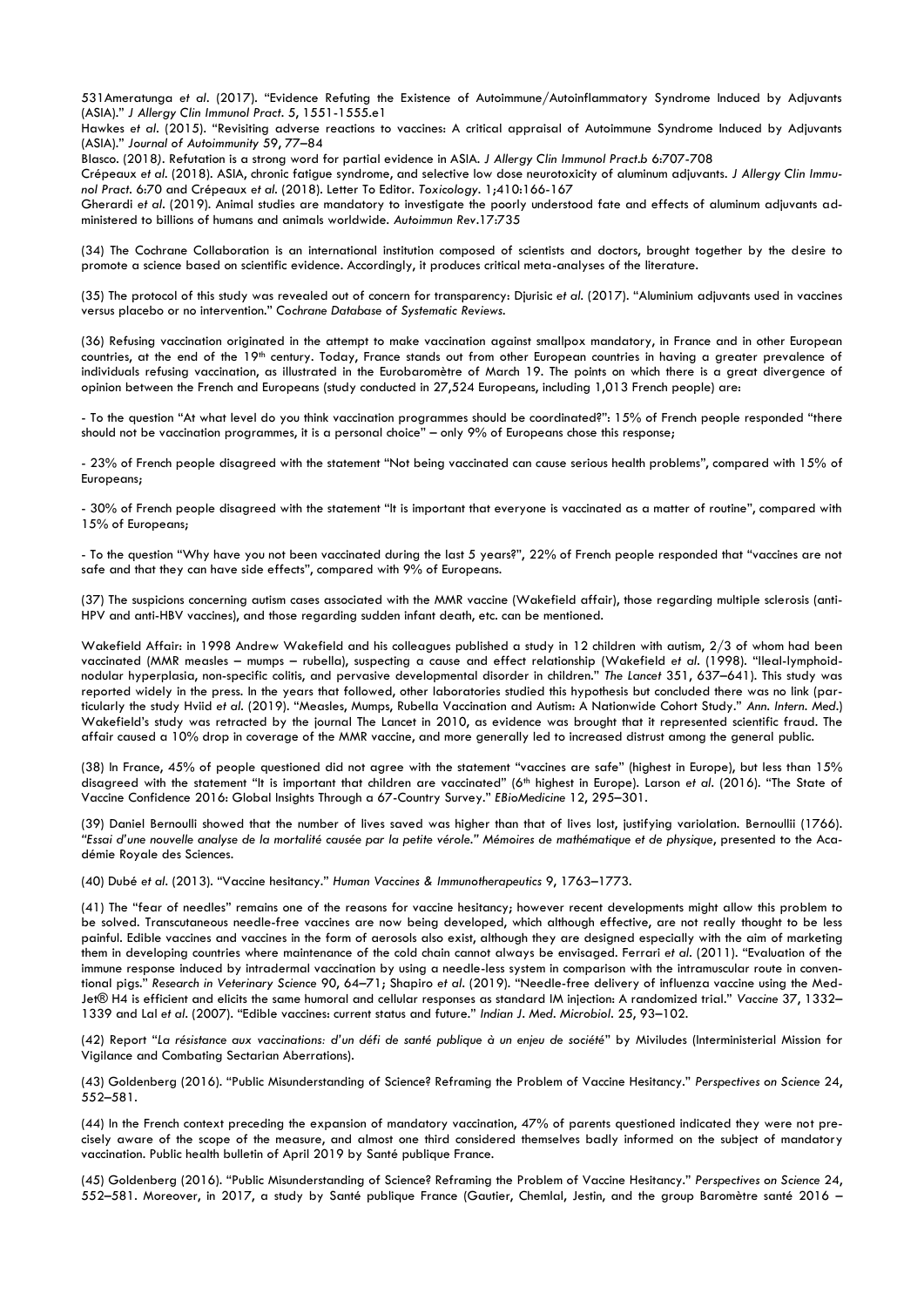Santé publique France (2017). *"Adhésion à la vaccination en France: résultats du Baromètre santé 2016." Bull. Epidémiol. Hebd*. 21, 7) revealed that distrust of vaccines differed according to socio-professional category:

- The level of compliance with the global principle of vaccination is significantly higher in individuals with a high educational level and a high income (according to the highest qualification obtained: 73% of individuals without a qualification or with a qualification lower than a Baccalaureate had a favourable opinion compared with 81% of individuals with a qualification at a level of bac+4 (1st year of Masters degree) and above; according to income: 73% of individuals in the 1st tertile group had a favourable opinion compared with 78% in the 3rd tertile group);
- An unfavourable opinion of the anti-HPV and anti-HBV vaccines is associated with a higher educational and income level (according to the highest qualification obtained: 7 to 8% (HPV) and 15 to 17% (HBV) of individuals with an educational level of 2 to 3 years of higher education or more had an unfavourable opinion compared with 3 to 4% (HPV) and 7 to 12% (HBV) for individuals without a qualification or with a qualification lower than a Baccalaureate; according to income, for the anti-HBV vaccine: 10% of individuals in the 1st tertile group had an unfavourable opinion compared with 5% in the  $3^{rd}$  tertile group).

(46) Studies show that "anti-vaccine" messages have a real effect on the decision taken (Jolley *et al*, 2014); others suggest that consulting these messages instils doubt without necessarily guiding the decision on vaccination (Ward *et al*, 2017). Jolley *et al.* (2014). "The Effects of Anti-Vaccine Conspiracy Theories on Vaccination Intentions." *PLOS ONE 9*, e89177; Ward *et al*. (2017). 'I don't know if I'm making the right decision': French mothers and HPV vaccination in a context of controversy. *Health, Risk & Society* 19, 38–57.

(47) Combatting Vaccine Misinformation | Facebook Newsroom [https://newsroom.fb.com/news/2019/03/combatting-vaccine](https://newsroom.fb.com/news/2019/03/combatting-vaccine-misinformation/) $nation/$  consulted on 8 April 2019.

(48) 8% of doctors questioned in this study by the DREES are not confident about vaccination. Collange *et al.* (2015) "*Vaccinations: attitudes et pratiques des médecins généralistes", Études et Résultats*, No. 910, Drees.

(49) A German study showed that low vaccine coverage, at local level, was associated with a more negative attitude of general practitioners with regard to vaccines. Weigel *et al.* (2014). "Impact of physicians' attitude to vaccination on local vaccination coverage for pertussis and measles in Germany." *Eur. J. Public Health* 24, 1009–1016.

(50) Shortage in BCG and DTaP-IPV/Hib vaccines [https://ansm.sante.fr/S-informer/Informations-de-securite-Ruptures-de-stock-des](https://ansm.sante.fr/S-informer/Informations-de-securite-Ruptures-de-stock-des-medicaments#vac)[medicaments#vac](https://ansm.sante.fr/S-informer/Informations-de-securite-Ruptures-de-stock-des-medicaments#vac) consulted on 8 April 2019.

(51) This is the case with the anti-HPV vaccine Gardasil® for example, which is sold at a little more than €120 (65% reimbursed) while the DTP – diphtheria, tetanus and inactivated poliovirus – vaccine Revaxis® is sold for less than €10; [http://base-donnees](http://base-donnees-publique.medicaments.gouv.fr/)[publique.medicaments.gouv.fr](http://base-donnees-publique.medicaments.gouv.fr/) consulted on11 April 2019.

(52) The combination of mandatory vaccines with recommended vaccines (such the combination of DTP – diphtheria, tetanus and inactivated poliovirus – and whooping cough, hepatitis B and Hib vaccines) met the public health objective set by the WHO and enabled increased coverage of these non-mandatory vaccines. However, as the DTP vaccine was no longer available as a single vaccine, a feeling developed that the pharmaceutical industry was taking liberties with regard to the objectives set by the government.

(53) Creation of the Ligue Universelle des Anti-Vaccinateurs by Hubert Boëns in 1880.

(54) Ward *et al.* (2017). "France's risky vaccine mandates." *Science* 358, 458–459.

(55) Plotkin *et al*. (2018). "Vaccine mandates in France will save lives." *Science* 359, 283–284.

(56) Article 49 of the law No 2017-1836 of 30 December 2017 on social security funding for 2018, modifying article L3111-2 of the Public Health Code. All entry by children into community infrastructures (crèche, school) is subject to the performance of mandatory vaccinations, unless medically contraindicated.

(57) No deadline was announced for the re-examination of mandatory vaccinations. Article 49 of the law No. 2017-1836 of 30 December 2017 on social security funding for 2018 specifies only that "an evaluation of the impact of the expansion of mandatory vaccinations is carried out by the Government every year as of the last quarter of 2019. It is made public."

(58) "*La politique vaccinale: un enjeu de santé publique, une confiance à conforter*" Annual report of the Court of Auditors of 2018, 205– 235.

(59) Decision No. 2015-458 QPC of 20 March 2015 of the Conseil Constitutionnel.

(60) Article L3111-2 of the Public Health Code.

(61) For children affected by the expansion, an increase in vaccine coverage for the vaccines against hepatitis B (+8 points), meningococcus C (+36 points) and the MMR vaccine (+3 points) was observed. It was also observed that mothers had a more favourable opinion (+3.7 points) and were better informed (+4.8 points). Public health bulletin of April 2019 from Santé publique France, Cohen *et al.* (2019). "Impact of mandatory vaccination extension on infant vaccine coverages: Promising preliminary results." *Med. Mal. Infect.* 49, 34–37.

(62) ANSM. First safety report on mandatory vaccines for children aged between 0 and 23 months -*Etat des lieux sur la période 2012- 2017 précédant l'extension de l'obligation vaccinale et sur les premiers 6 mois de sa mise en oeuvre*. 26 June 2019.

(63) In Europe, vaccination of children in good health against influenza is recommended in Austria, in Poland and in Estonia regardless of age. It is recommended for some age groups in Latvia, in Finland, in Slovakia, in Slovenia, and in the United Kingdom; Principi *et al*. (2018). "Influenza immunization policies: Which could be the main reasons for differences among countries?" *Human Vaccines & Immunotherapeutics* 14, 684–692.

(64) The efficacy of vaccination against seasonal influenza is greater and propagation of the disease in the general population is better contained when it is the children who are vaccinated, even if the vaccine coverage is low (30 to 63%), than when caregivers are vaccinated with higher coverage (51 to 77%), and when the elderly are vaccinated with higher vaccine coverage (66 to 70%). The WHO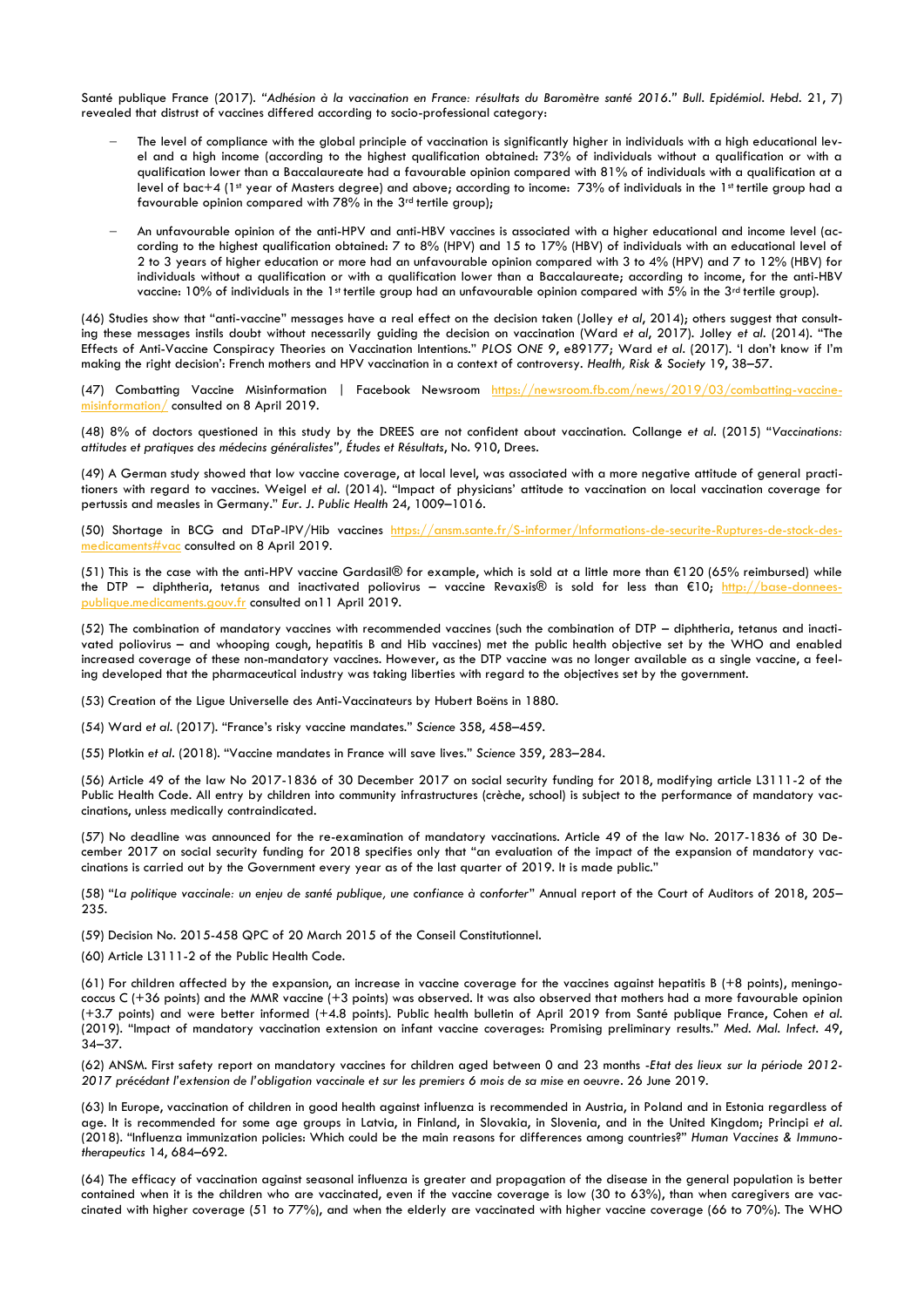however recommends systematic vaccination of caregivers to prevent absenteeism during epidemics and to limit the risk of nosocomial epidemics affecting the most frail individuals. Bambery *et al*. (2018). "Influenza Vaccination Strategies Should Target Children." *Public Health Ethics* 11, 221–234 and report of the working group SAGE (Strategic Advisory Group of Experts) of the WHO "Background Paper on Influenza Vaccines and Immunization." 2002.

(65) Oropharyngeal cancers, particularly of the throat, and anal cancer. Young *et al.* (2015). "Increase in head and neck cancer in younger patients due to human papillomavirus (HPV)." *Oral Oncology* 51, 727–730. In Australia, boys and girls are vaccinated, which has had the result of lowering the prevalence of strains of the virus responsible for cancer lesions by [\(http://www.hpvvaccine.org.au/the-hpv-vaccine/has-the-program-been-successful.aspx\)](http://www.hpvvaccine.org.au/the-hpv-vaccine/has-the-program-been-successful.aspx). In France, at the request of the Ministry of Health and Solidarity, the health authority HAS must deliver an opinion on the benefit of recommending vaccination of boys during 2019.

(66) Young *et al*. (2013). Is obesity a risk factor for vaccine non-responsiveness? *PLoS ONE 8*, e82779 and Sheridan *et al.* (2012). Obesity is associated with impaired immune response to influenza vaccination in humans. *Int J Obes* (Lond) 36, 1072–1077.

(67) Some studies have been able to observe a stronger immune response in women, and it has been suggested that this could be the cause of the sometimes more frequent observation of adverse effects in women. Klein *et al*. (2013). Personalized vaccinology: One size and dose might not fit both sexes. *Vaccine* 31, 2599–2600 and Engler *et al*. (2008). Half- vs Full-Dose Trivalent Inactivated Influenza Vaccine (2004-2005): Age, Dose, and Sex Effects on Immune Responses. *Arch. Intern. Med*. 168*,* 2405–2414.

(68) The infection of young people by the cytomegalovirus, a latent virus which passes unnoticed in individuals who are not immunosuppressed, leads to better immunisation against influenza, while this same infection, leads to a lower level of immunisation in the elderly. Furman *et al*. (2015). Cytomegalovirus infection enhances the immune response to influenza. *Science Translational Medicine* 7, 281ra43- 281ra43.

(69) It has been observed that some HLA alleles – very variable from one person to another, involving genes essential to the immune response – are associated with a weak immune response, while others are associated with a strong response. These observations were made in the context of vaccination against measles, rubella, and HBV. Poland *et al*. (2007). Heterogeneity in Vaccine Immune Response: The Role of Immunogenetics and the Emerging Field of Vaccinomics. *Clinical Pharmacology & Therapeutics* 82, 653–664.

(70) An explanation of the appearance of rare cases of autoimmune diseases following vaccination, without this being significant at a population level, could theoretically lie in the existence of a susceptibility to develop an autoimmune syndrome when the immune system is stimulated by an infection or vaccination. Some genes of the HLA (human leukocyte antigen) system, are thought to confer susceptibility to develop an autoimmune disease or to confer protection. *Wraith et al. (2003*). "Vaccination and autoimmune disease: what is the evidence?" *The Lancet* 362, 1659–1666; Matzaraki *et al*. (2017). "The MHC locus and genetic susceptibility to autoimmune and infectious diseases." *Genome Biology* 18, 76; Arango *et al*. (2017). "HLA-DRB1 the notorious gene in the mosaic of autoimmunity." *Immunol Res* 65, 82–98 and Guis *et al. (2002).* "HLA–DRB1\*01 and macrophagic myofasciitis." *Arthritis & Rheumatism* 46, 2535–2537.

(71) A predictive vaccinology could consist in adjusting vaccination (dose, boosters, etc.) according to the sex or weight of the individual, or their genetic profile (presence of susceptibility to present a weak – or strong – immune response to vaccination). However, as this last possibility requires a genetic analysis, the prospect of it being implemented is remote.

(72) Antibiotics are drugs which kill bacteria directly, instead of or in addition to the immune system. However, bacteria have a high capacity to adapt to their environment, allowing them to become resistant to antibiotics. So, countries like India and China are facing real epidemics of bacteria resistant to antibiotics. The overconsumption of antibiotics is one of the factors which leads to the appearance of resistance. Vaccination then appears as a solution by allowing less use of antibiotics and reducing the appearance of resistance: a direct solution as it directly limits the use of antibiotics by preventing bacterial infections, but also indirect as vaccination prevents viral diseases which favour the appearance of secondary bacterial infections. For example, cases of bacterial superinfection following influenza, are common. Statement by Prof Yves Buisson, of the Académie Nationale de Médecine and O'Brien *et al*. (2000). "Severe Pneumococcal Pneumonia in Previously Healthy Children: The Role of Preceding Influenza Infection." *Clin. Infect. Dis.* 30, 784–789. The arrival of the vaccine against invasive pneumococcal infections was effectively accompanied by a reduction in the prevalence of bacterial strains resistant to penicillin (Temime *et al*. (2004). Short- and Long-Term Effects of Pneumococcal Conjugate Vaccination of Children on Penicillin Resistance*. Antimicrobial Agents and Chemotherapy* 48, 2206–2213; Dagan and Klugman. (2008). Impact of conjugate pneumococcal vaccines on antibiotic resistance. *The Lancet Infectious Diseases* 8, 785–795).

(73) For example, components of the bacterial wall or the capsid (external envelope) of viruses, like the adjuvant MPL, which stimulates the innate immune system, responsible for triggering the immune response. Other adjuvants are surfactants, molecules which allow the formation of emulsions. For example, the adjuvant MF59 with a squalene base allows the formation of emulsions (drops of oil in an aqueous medium). McKee *et al.* (2007). "How Do Adjuvants Work? Important Considerations for New Generation Adjuvants." *Immunity*  27, 687–690.

(74) Villa *et al*. (2013). "Safety of MF59-Adjuvanted Influenza Vaccination in the Elderly: Results of a Comparative Study of MF59- Adjuvanted Vaccine Versus Nonadjuvanted Influenza Vaccine in Northern Italy." *Am. J. Epidemiol*. 178, 1139–1145.

(75) The senescent immune system requires a higher level of stimulation. Vaccines against influenza containing adjuvants have been developed to stimulate the immune response of elderly individuals, they are offered particularly in the United States, in Germany, in Italy and in Spain, but no longer in France. Ciabattini *et al*. (2018). "Vaccination in the elderly: The challenge of immune changes with aging." *Seminars in Immunology* 40, 83–94.

(76) The obstacle to the development of a universal vaccine against influenza lies in the difficulty in developing a vaccine which would target the antigenic element conserved in all strains (more stable), as this is practically inaccessible to antibodies. The complex immune response encountered in dengue fever and influenza is based on the concept of original antigenic sin (Hoskins effect): following infection by a virus, an immune memory is formed; during a second infection, by a slightly different virus, the immune system tends to activate the acquired immunity to combat this virus, although it is less effective against this new virus, while other immune mechanisms would have fought this new strain better. In the case of the dengue virus, this results in a greater impact of the disease on the organism, when the second strain encountered is different from the first.